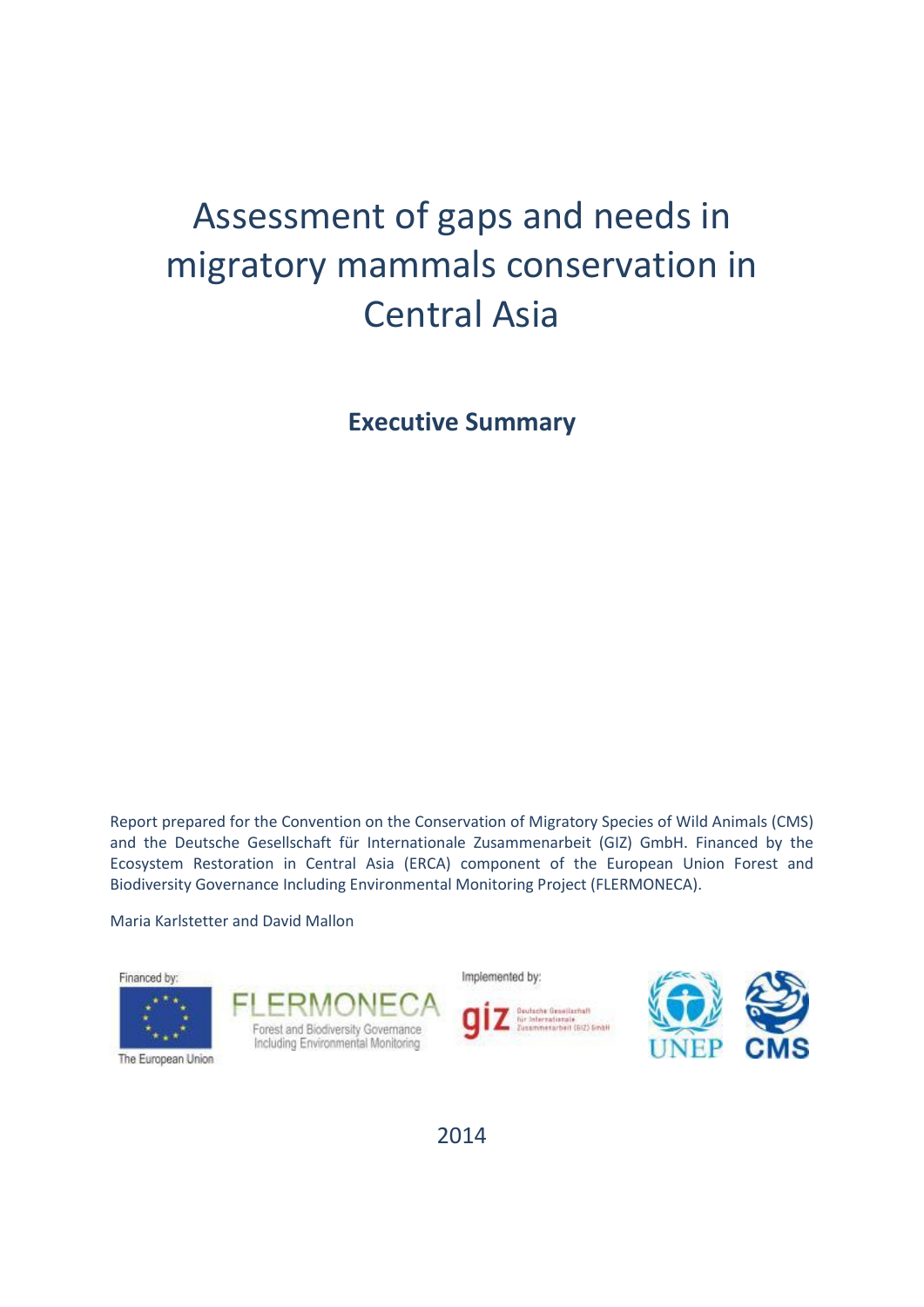# **Executive summary**

This assessment of gaps and needs of migratory mammal conservation in Central Asia aims to support the development of the Central Asian Mammals Initiative (CAMI) of the Convention on the Conservation of Migratory Species of Wild Animals (CMS). In order to develop and enhance synergies for a strengthened CMS implementation in the region it is recommended that the purpose of and justification for an additional instrument, such as the Programme of Work under the CAMI, should be to serve as a:

- i) Guiding framework to support the integration of missing aspects in already existing work programmes and action plans of the various stakeholders and initiatives
- ii) Coordination mechanism, highlighting and prioritising gaps on a regional scale
- iii) Platform for enhanced knowledge exchange and the promotion of synergies
- iv) Tool for fundraising

The findings of this assessment will be discussed at the 18th Scientific Council Meeting (1-3 July 2014, Bonn, Germany) and will inform the preparation of a Programme of Work which will be presented for adoption at the 11th Conference of the Parties to CMS (4-9 November 2014, Ecuador).

This process is financed and supported by the Government of Switzerland and the European Union within the framework of the Ecosystem Restoration in Central Asia (Kazakhstan, Kyrgyzstan, Tajikistan, Turkmenistan, Uzbekistan) component of the European Union Forest and Biodiversity Governance including Environmental Monitoring Project (FLERMONECA), which is implemented by the Deutsche Gesellschaft für Internationale Zusammenarbeit (GIZ) GmbH.

## **The context**

The vast semi-deserts and grasslands of the Central Asian region, encompassing Afghanistan, Bhutan, western China, northern India, the Islamic Republic of Iran, Kazakhstan, Kyrgyzstan, Mongolia, Nepal, Pakistan, parts of the Russian Federation, Tajikistan, Turkmenistan and Uzbekistan, support one of the world's last remaining areas for large mammal migrations. Aggregated migrations in the region occur in species such as saiga *Saiga* spp*.,* Mongolian gazelle *Procapra gutturosa*, chiru *Pantholops hodgsonii* and kulan *Equus hemionus* (Harris *et al.* 2009) while a range of other species conducts long-distance migrations regularly or on occasion, such as wild camel *Camelus bactrianus*, cheetah *Acinonyx jubatus* and snow leopard *Uncia uncia*. Facing varying environmental conditions across space and time defining habitable areas, and fluctuating ecological requirements, these species depend on moving freely over long distances and across international borders. They follow seasonal and shifting patterns of green vegetation over large expanses of deserts, steppes and grasslands and escape snow, predators and parasitic insects. Their cyclical grazing has positive effects on grassland forage and ecosystem processes.

CMS is concerned with species of wild animals that move across national boundaries, defining migratory species as "the entire population or any geographically separate part of the population of any species or lower taxon of wild animals, a significant proportion of whose members cyclically and predictably cross one or more national jurisdictional boundaries" (CMS 1979).

Parties to CMS recognise that the populations of many Eurasian migratory mammals and the ecosystems in which they live have an unfavourable conservation status, and the maintenance/ restoration of their habitats are a crucial area of action for CMS (UNEP/CMS/Recommendation 9.1). Several of these species are already included in the Appendices of the Convention (see below). The Secretariat already works together with many countries and organisations to support their conservation, *inter alia*, through the Memoranda of Understanding (MoU) Concerning Conservation and Restoration of the Bukhara Deer (Bukhara deer MoU) and the MoU Concerning Conservation, Restoration and Sustainable Use of the Saiga Antelope (Saiga MoU). For the successful management of these species throughout their ranges international collaboration is required leading to the proposal for the CAMI. The CAMI aims to provide a coherent strategy for improving the long-term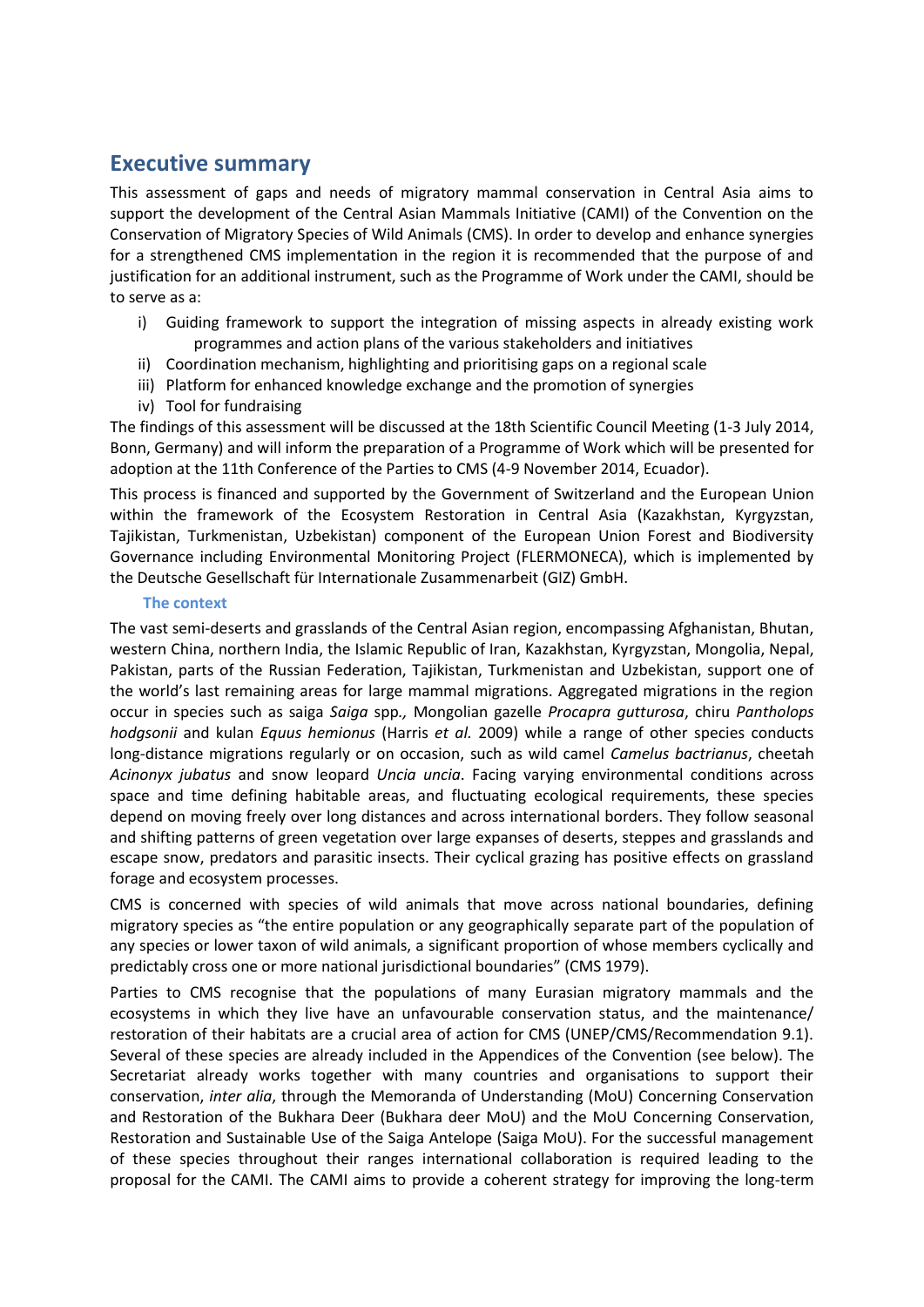conservation status of migratory mammals and their habitat in Central Asia by strengthening regional cooperation and the implementation of the Convention in the region.

Further, the CAMI is in line with current strategic developments at CMS, namely the Future Shape Process. The elaboration of new instruments under the aegis of CMS should take into account the outcomes of this process.

## **The CMS Central Asian Mammals Initiative**

In 2005, at the Eighth Meeting of the Conference of the Parties to the CMS (COP8) the Scientific Council was requested, in cooperation with the UNEP/CMS Secretariat, Mongolia and other concerned Parties to initiate the Central Eurasian Aridland Concerted Action and Associated Cooperative Action (UNEP/CMS/Recommendation 8.23); the Action was adopted at COP9 (UNEP/CMS/Recommendation 9.1) in 2008. Recommendation 9.1 foresees the development of an Action Plan and status reports for all species concerned while taking into account, and linking to, other existing Convention instruments as well as actions already taken by Range States and Convention partners. It encourages the Secretariat to pursue efforts to bring Range States of the central Eurasian fauna that are not yet Parties into the Convention, and to liaise with other concerned Conventions to enhance synergies. Further, it appeals to Range States and other interested countries to support the development of an MoU or other binding or non-binding instruments to complement the Action.

In 2011, the Secretariat prepared a draft Central Eurasian Aridland Mammals Action Plan (UNEP/CMS 2011a), intended to stimulate discussion and identify further action needed to finalise the document in consultation with Range States and other stakeholders, and to agree on next steps towards its implementation. The document was discussed at the 17th Scientific Council Meeting in 2011 (UNEP/CMS 2011l), and has become the basis for developing a coherent strategic framework for the conservation of migratory mammals in the Central Asian region: the Central Asian Mammals Initiative (CAMI).

## **Methodology**

This assessment is based on a review of relevant literature, and the results of a stakeholder survey conducted in 10 target countries (see below). The survey targeted key government representatives including CMS National Focal Points, CMS Scientific Councillors, CMS MoU Focal Points, Action Plan Contact Points and/or other authorities relevant for the conservation and management of migratory mammals. Further national and international non-governmental organisations, scientific institutions and experts were invited to contribute.

The survey consisted of three parts: i) an assessment of current threats to selected species, ii) current conservation measures taken by governmental and non-governmental stakeholders, and iii) gaps and needs for the conservation of migratory mammals in Central Asia, and options for enhanced synergies.

The survey was conducted in the form of online questionnaires and face-to-face interviews held by the GIZ coordinators of the ERCA component of the EU FLERMONECA project in the countries of Kazakhstan, Kyrgyzstan, Tajikistan, Turkmenistan and Uzbekistan. Further interviews were held with single stakeholders upon request.

## **Priority species and geographical scope**

For this assessment a set of priority species was selected, which is open for discussion among the stakeholders, as is the selection of the initial ten countries considered by this survey (see below). The CAMI is open to all large mammal species that would benefit from a transboundary approach to conservation and management.

The criteria for selecting the species were chosen as follows, resulting in 14 priority species (Latin species names follow the taxonomy of Wilson & Reeder (2005), which is used by the CMS as reference and differs for some species from the taxonomy used by the International Union for Conservation of Nature IUCN Red List):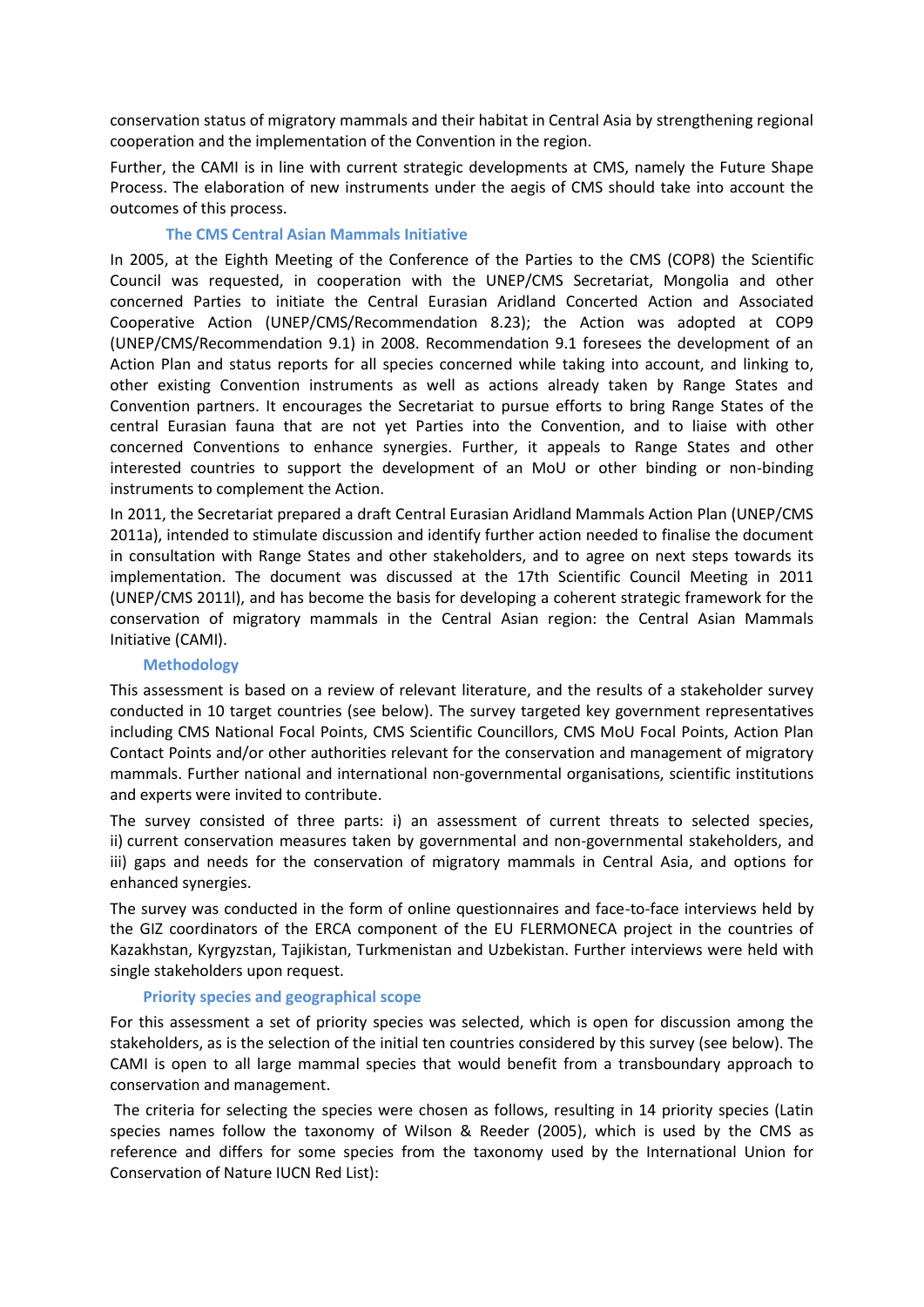#### i) Listing on the Appendices of CMS

**Appendix 1:** Bukhara/Yarkand deer *Cervus elaphus yarkandensis* (also listed on Appendix II), wild camel *Camelus bactrianus,* wild yak *Bos grunniens,* snow leopard *Uncia uncia*, cheetah *Acinonyx jubatus*

**Appendix 2:** saiga *Saiga tatarica* and *S. borealis mongolica*, argali *Ovis ammon,* Mongolian gazelle *Procapra gutturosa*), goitered gazelle *Gazella subgutturosa,* kulan *Equus hemionus,*  kiang *Equus kiang*

- ii) Other long distance migrants of Central Asia not yet listed under CMS: chiru *Pantholops hodgsonii*
- iii) Species which have transboundary populations (today or possibly in the future due to range expansion) and have more or less the same range as species listed above: Przewalski's horse *Equus caballus przewalskii,* Tibetan gazelle *Procapra picticaudata*

The distribution of the selected priority species defined the geographical scope of this assessment. Of prime importance were countries already involved in CMS instruments (MoUs, Action Plans) such as the five countries of Kazakhstan, Kyrgyzstan, Tajikistan, Turkmenistan and Uzbekistan, the common political history of which has resulted in wildlife management approaches that are still similar to a large extent. Other countries included Afghanistan, China (particularly Qinghai, Tibet, Xinjiang, Gansu, and Inner Mongolia), the Islamic Republic of Iran, Mongolia and the Russian Federation. Several of the selected species also occur in Bhutan, India, Nepal, and Pakistan however, with only few exceptions, these populations are small. Nonetheless, the CAMI explicitly invites other Central Asian countries to contribute to the process and join the Initiative if interested.

#### **Species assessment**

Of the species selected, three are listed as Critically Endangered on the International Union for Conservation of Nature (IUCN) Red List: wild camel, the Asian subspecies of cheetah, and saiga antelope; four are listed as Endangered: snow leopard, kulan, chiru and Przewalski's horse; two as Vulnerable: wild yak and goitered gazelle; two as Near Threatened: argali and Tibetan gazelle; and two as Least Concern: Mongolian gazelle and kiang. The Bukhara/ Yarkand deer is not listed on the subspecies level (Least Concern on species level).

Highly mobile long distance migrants include saiga, Mongolian gazelle, kulan, chiru, and wild camel, while cheetah and snow leopard undertake long-distance movements on occasion. Those making shorter migrations/ movements (to our current knowledge), which however would critically benefit from transboundary cooperation, include argali, Bukhara/ Yarkand deer, goitered gazelle, and Przewalski's horse. While Tibetan gazelle, kiang and wild yak are relatively sedentary, cross-border movements do exist within some populations of these three species; however, populations outside China are small, making transboundary cooperation less relevant for their conservation.

## **State of species knowledge and commonalities of threats**

The knowledge available on the assessed species varies considerably. Reliable knowledge seems to be available for the reintroduced and intensely studied Przewalski's horse throughout its range. Fairly good knowledge on most or all populations was reported to exist for Bukhara/ Yarkand deer, saiga antelope, Mongolian gazelle, and to a lesser extent for kulan/ onager and argali. Knowledge on goitered gazelle, snow leopard and cheetah is patchy and even bigger gaps exist for wild camel, wild yak, chiru, kiang and Tibetan gazelle. Of all categories assessed, for most species factors driving movements seems to be least understood.

Threats receiving the highest scores by respondents combined for all species were habitat loss, degradation and fragmentation caused by livestock grazing/ grazing competition, overgrazing and barriers to migration. Other important factors causing habitat loss were human presence and disturbance and industry and infrastructure development. Particularly for highly mobile, longdistance migrants, barriers to movements were assessed to represent high or critical threats. Habitat loss caused by industry and infrastructure development was assessed as critical for Mongolian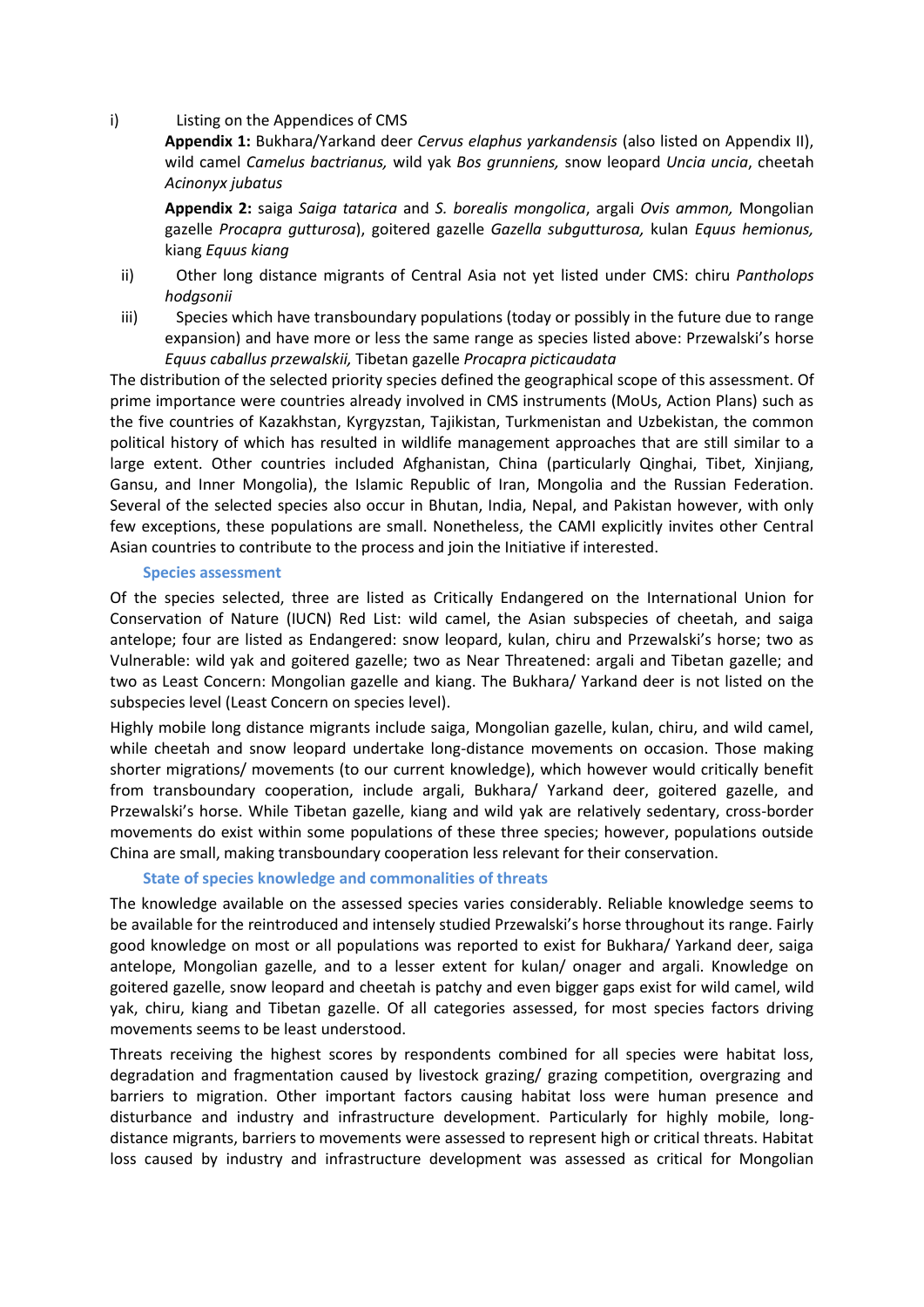gazelle and wild camel; loss of habitat caused by livestock grazing/ grazing competition was critical for the Przewalski's horse.

Illegal hunting ranked high for all species; although ranking lower overall, illegal international trade was assessed as high threat for several species (cheetah, snow leopard, saiga, Mongolian gazelle). Also high ranking was drought, alongside with severe cold/ snow and disease/ mass mortality. Other critical threats for single species included interbreeding between wild and domestic species (wild camel and wild yak), low offspring recruitment (wild camel), retribution killings (cheetah) and depletion of wild prey (cheetah and snow leopard).

#### **Habitat**

The most important habitat types (following the World Wide Fund for Nature's definition of ecoregions) for migratory mammals in Central Asia are deserts and xeric shrublands, temperate grasslands and shrublands, montane grasslands and shrublands and temperate coniferous forests. Several of these ecoregions have been identified as Global 200 sites whose biodiversity features are distinct and irreplaceable or which were considered the best example of a biome within a realm. These include the western Himalayan temperate forests in Afghanistan, India, Nepal and Pakistan; the Altai-Sayan montane forests in China, Kazakhstan, Mongolia and the Russian Federation; the Daurian steppe in China, Mongolia and the Russian Federation; the Qinghai-Tibet Plateau steppe in Afghanistan, China, India, Pakistan and Tajikistan; the middle Asian montane steppe and woodlands in Afghanistan, China, Kazakhstan, Kyrgyzstan, Tajikistan, Turkmenistan and Uzbekistan; the eastern Himalayan alpine meadows in Bhutan, China, India, Myanmar and Nepal; and the Central Asian deserts in Kazakhstan, Kyrgyzstan, Uzbekistan and Turkmenistan.

#### **Stakeholder review**

A multitude of stakeholders work on or deal with issues relevant to the conservation of migratory mammals in the Central Asian region and a large number of frameworks, instruments and initiatives exist, with a lot of thematic overlap. Besides responsible governmental departments, nongovernmental stakeholders, such as international donors, United Nations organisations, international conventions, national and international organizations, national and international scientific institutions provide support to the implementation of a range of national and international programmes and initiatives of relevance to the conservation of migratory mammals.

A vast number of national and international corporations work in the extractive industry and associated infrastructure sector, which are major stakeholders in forming the future of migratory mammals in the region. Besides large industrial mining often led by international corporations, the impact of small scale artisanal mining, e.g. for gold, should not be overlooked.

Several multilateral and multi-donor regional transport infrastructure development initiatives are underway aimed at modernising and expanding the transport network of the Central Asian region with potential negative impacts for migratory mammals. Heavy used roads and railroads (particularly when fenced) threaten the connectivity of critical habitat and cause barriers to movements. New roads and railroads make previously remote and often inaccessible land reachable, encourage the establishment of new settlements and facilitate illegal hunting and trade of endangered wildlife.

Another important stakeholder of the private sector is the tourism industry, including national and international trophy hunting companies. Community based ecotourism can generate sustainable income from consumptive (i.e. sustainable hunting) and/or non-consumptive use (e.g. phototourism) of wildlife or pristine landscapes and thus provide an incentive for their conservation.

## **Review of current management and conservation instruments**

Stakeholders have developed a range of instruments, which support the conservation of migratory mammals, which partly overlap in scope and provide opportunities for synergies. Besides the CAMI, three instruments exist under CMS addressing Central Asian mammals listed on CMS Appendices, namely the Bukhara Deer and Saiga MOUs and the Argali Action Plan. Several other instruments have been developed under other Multilateral Environment Agreements (MEAs), such as the Convention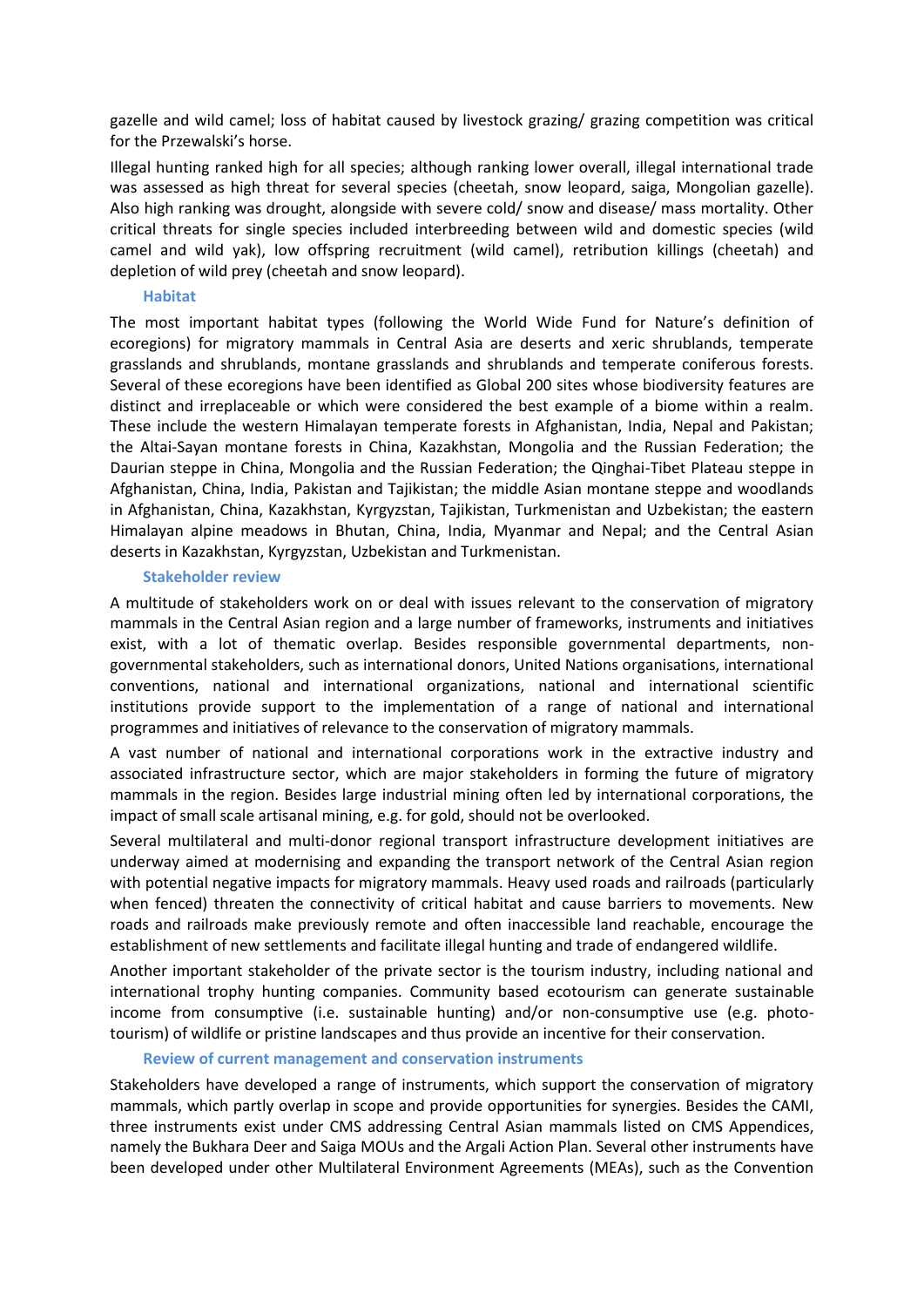on Biological Diversity, Convention on International Trade in Endangered Species of Wild Fauna and Flora, and United Nations Convention to Combat Desertification.

In addition, there are various national species-specific conservation strategies, bi- and multilateral agreements on the transboundary management of certain species, and protected areas which are of relevance to the conservation of migratory mammals in Central Asia. Three multilateral initiatives covering several of the assessed countries are the Regional Environmental Action Plan for Central Asia, the Aral Sea Basin Programme, and the Global Snow Leopard and Ecosystem Protection Program.

Further, international financial institutions, the private sector, government agencies and civil society organisations have developed a series of performance standards and principles for avoiding, mitigating, restoring and offsetting negative impacts from development.

#### **Commonalities of conservation measures**

According to the stakeholder survey results, saiga, snow leopard and argali seem to receive the greatest attention by non-governmetal stakeholders, whereas the countries of Kazakhstan, Mongolia, Tajikistan and Kyrgzstan seem to attract the majority of organisations.

The majority of stakeholders reported conducting research on species population monitoring; second ranking was research on species biology for governmental representatives and on the socioeconomic background for non-governmental respondents, the latter representing a sharp difference between the two groups. Less attention by both groups was paid to research on climate change impacts on species and on local people.

A large number of stakeholders reported conducting awareness raising and education targeting the general public; only targeting governmental authorities ranked higher in the group of nongovernmental respondents. Targeting adults in local communities ranked higher than targeting children while it seems in relation, governments pay greater attention to the private sector compared with non-governmental stakeholders.

In the group of governmental respondents, measurements taken to support law enforcement focused rather evenly on rangers, police, border security, customs and local communities, while in the responses received from non-governmental stakeholders, there were distinct differences. The majority reported supporting and collaborating with rangers and local communities versus the remaining groups.

Both governments and non-governmental respondents seem to focus much of their capacity development efforts on science, legislation and protected areas; science was clearly favoured by non-governmental stakeholders. Great attention was further given to supporting sustainable livestock grazing, mitigation of human-wildlife conflicts and of impacts from industry and infrastructure development. Also high ranking among non-governmental respondents was capacity support for sustainable hunting. Similar to the results obtained for research, comparably little emphasis seems to be placed on supporting climate change adaptation for local communities and species.

While the majority of non-governmental stakeholders reported supporting sustainable livelihoods for communities, this was the area receiving least attention from governmental respondents in the category of community support. Other conservation measures, such as captive breeding, and translocation and reintroduction, were reported to be taken by comparably few stakeholders.

#### **Financial means**

Information on annual governmental funding for 2013 allocated to migratory mammal conservation in Central Asia was received from Afghanistan, the Islamic Republic of Iran, Kazakhstan, Kyrgyzstan, Tajikistan and Uzbekistan. Outstanding was the investment of Kazakhstan in saiga conservation with a reported annual budget of US\$ 4,500,000. Financial means for other species, such as kulan, goitered gazelle, Bukhara deer and argali were in the range of approx. US\$ 440,000 per species. The reported amounts in other countries were as follows: Tajikistan – US\$ 700,000 for argali, US\$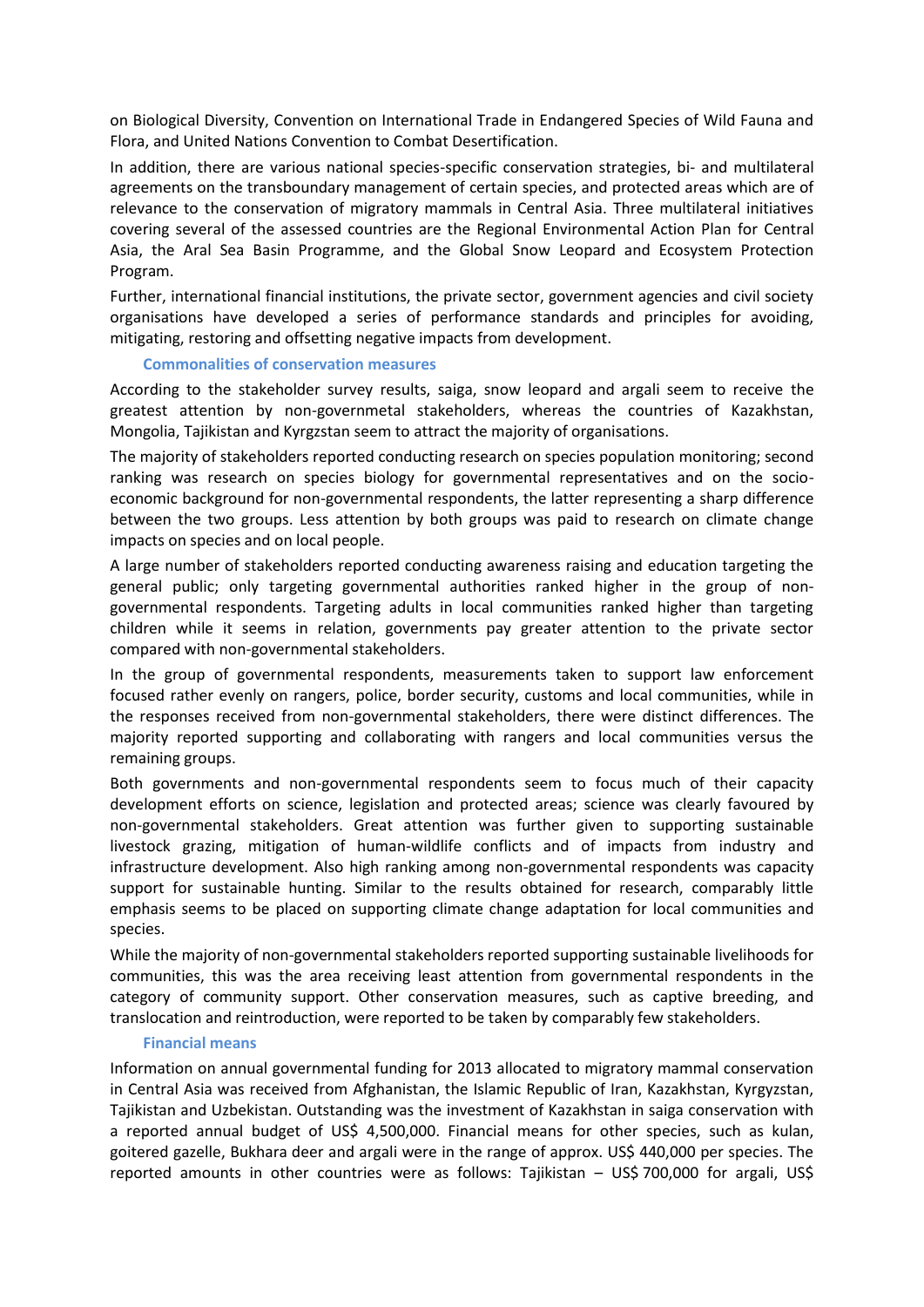200,000 for the National Park of Tajikistan and Zorkul Nature Reserve, US\$ 150,000 for Bukhara deer; Afghanistan – US\$ 100,000 for argali and US\$ 190,000 for snow leopard; Kyrgyzstan – US\$ 100,000 not allocated to a particular species; Islamic Republic of Iran – US\$ 25,000 for cheetah and US\$ 10,000 for kulan; Uzbekistan – US\$ 20,000 for saiga.

From non-governmental stakeholders, information on their 2013 budget totalled US\$ 4,100,000 for all organisations and countries combined. From this amount Kazakhstan received the largest share of financial support, totalling US\$ 950,000 mainly supporting work on saiga conservation.

#### **Obstacles and successes/ supporting factors**

Key obstacles identified by respondents of the stakeholder survey included illegal hunting and trade, competition with livestock and overgrazing, economic development/ industry and infrastructure development, weak law enforcement and low human and institutional capacity, insufficient transboundary cooperation and communication, socio-economic drivers, poor governance and lack of legal security, and poor scientific knowledge on migratory mammals.

As successes and supporting factors respondents mentioned the positive engagement of local communities in conservation efforts, good cooperation, networking and improved communication between stakeholders, increased efforts in research and the integration of findings in decisionmaking processes, improved/ revised and elaborated legal frameworks, increased efforts and investment in targeted law enforcement, governmental interest and willingness to invest in conservation and collaboration (also transboundary), increased public and international awareness of and advocacy for migratory mammal conservation, and successful attempts to develop economic incentives for species conservation.

The assessment of the legal framework revealed a series of gaps in relevant legislation. Of particular concern were issues with legislation concerning hunting, livestock grazing, industry and infrastructure development and the involvement of communities. Harmonisation of national legislation with relevant international conventions was regarded as insufficient. However, several countries mentioned their legislation on varying issues is currently under revision and the majority of respondents expected positive changes.

## **The role of CMS**

The vast majority of respondents supported and welcomed the role CMS plays in fostering a transboundary dialogue and also saw a role for the Convention in fostering dialogue with the private sector, supporting the development of best practice guidelines/ training manuals in local languages, and the revision of legal frameworks. However, some raised concerns over whether the capacity of CMS in terms of funding, staffing and political influence was enough to make a meaningful contribution and questioned if this would make best use of what the Convention has to offer.

A particular strength of CMS was seen in its neutral role of convening meetings to provide a platform for inter-governmental discussions. However, CMS requirements were often poorly translated into national legislation and representation in the region was considered weak. Some respondents proposed to put in place national CMS representatives to support close and regular communication and collaboration. The lack of an institutional presence in regions where the Convention works was also raised as an issue during the CMS Future Shape Process. Several options were proposed during the Process to enhance CMS' global presence among others by increasing synergies with other relevant MEAs and institutions and by developing its local presence in the regions.

## **Options for enhanced synergies**

Frequently mentioned options for enhanced synergies between the various governmental and nongovernmental stakeholders included the implementation of joint actions, regular themed technical workshops, exchange visits between countries, and the establishment of a communication platform/ coordination mechanism for conservation measures.

Several information sharing portals concerning migratory mammals in Central Asia have been recently established or are under development with mixed results. As a database is only as good as